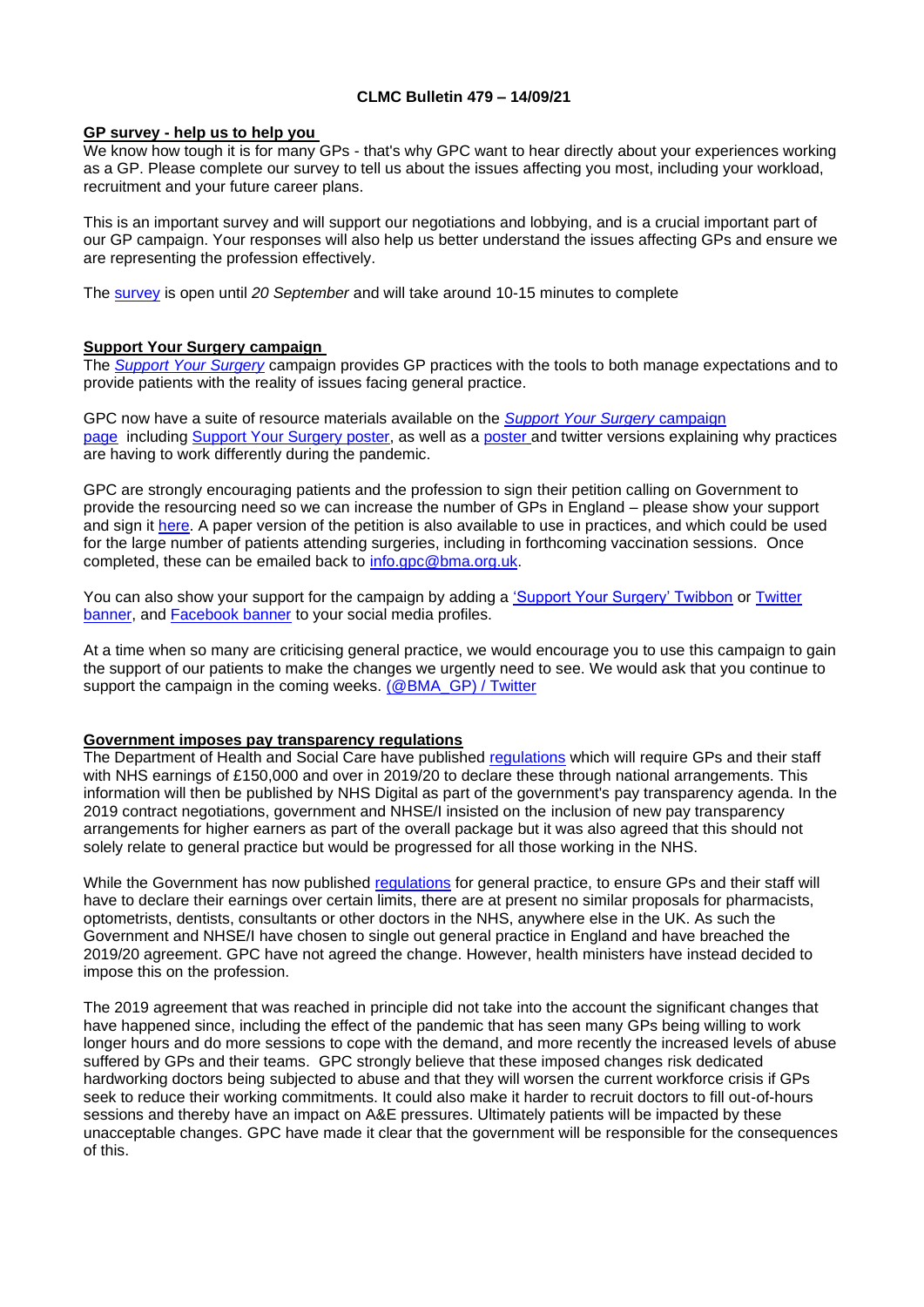# **Uplift to maximum reimbursement rates under the Network Contract DES Additional Roles Reimbursement Scheme**

We have received a number of queries about the 3% uplift being applied to ARRS staff and if this will be reimbursed by NHSE. We had confirmed previously that we had been notified this additional uplift would be covered but we are aware that many were still seeking written assurance from NHSE. We hop ethe following statement from NHSE provides this assurance:

Following confirmation of the 3% pay uplift for Agenda for Change, the maximum reimbursement rates for each role under the Additional Roles Reimbursement Scheme (ARRS) of the Network Contract DES will be uplifted to be in line with the Agenda for Change rates. An initial assumption of an uplift of 2.1% was already applied to the 2021/22 rates from the previous year; the updated rates (as set out below), which will be included prospectively in the Network Contract DES from October, will reflect the full 3%. This change does not affect the overall value of a PCN's ARRS sum. [View the updated ARRS maximum reimbursement rates from October 2021 on FutureNHS here.](https://generalpracticebulletin.cmail20.com/t/d-l-aqiyht-jueujdtjj-t/) For any queries please contac[t england.gpcontracts@nhs.net.](mailto:england.gpcontracts@nhs.net)

## **Supporting general practice and challenging abuse – letter to the Secretary of State**

Richard Vautrey, GPC Chair, has written a [joint letter](https://i.emlfiles4.com/cmpdoc/3/7/7/5/2/files/841106_bma-rcgp-igpm-and-nhs-confed-joint-letter-to-sos-09sept21.pdf?utm_source=The%20British%20Medical%20Association&utm_medium=email&utm_campaign=12645090_GP%20ENEWSLETTER%20090921&dm_t=0,0,0,0,0) to the Secretary of State for Health and Social Care, Sajid Javid, to express grave concern with the lack of central support, or clear public challenge by government, of increasing instances of abuse being directed towards those working in general practice and the misinformation about how they are delivering their services for patients.

We share patients' frustrations when they face long delays for an appointment or long waiting times to get through to their surgery, but we are all on the same side and all want to ensure high-quality care is delivered when needed. However, practices are facing an increasing amount of abuse, as highlighted in a recent [BMA](https://www.bma.org.uk/bma-media-centre/bma-urges-public-to-be-kind-as-survey-reveals-worrying-levels-of-abuse-against-doctors-and-colleagues)  [survey,](https://www.bma.org.uk/bma-media-centre/bma-urges-public-to-be-kind-as-survey-reveals-worrying-levels-of-abuse-against-doctors-and-colleagues) whilst working tirelessly throughout the pandemic.

The importance of tackling the increased abuse directed against GP practices was also highlighted in a statement in the [NHSE/I primary bulletin,](https://generalpracticebulletin.cmail20.com/t/ViewEmail/d/0AF6F707F65313132540EF23F30FEDED/8BF2ECA055A892734AB3169DA1FD82E9) which followed a meeting in which GPC stressed the importance of this. They said: *"Everyone has the right to be safe at work, and we want to reiterate in the strongest possible terms that violence and aggression towards NHS staff is totally unacceptable. Staff facing abuse will always have our support and that of their local system. We are also working with partner organisations to develop practical support for primary care employers and employees."* We now expect them to act on this.

This situation is not acceptable and GPC have therefore called for the Government to publicly support and defend dedicated GPs and primary care staff against this onslaught of misinformation and abuse promoted by the media. It is essential that patient care is protected by looking after the hardworking primary care teams who provide care.

GPC believe that there must be accurate, timely and regular communications from the government to the public, which reflect the realities of the situation and what is being done to address the challenges facing the NHS, and particularly relating to general practice.

### **NHS Digital GP workforce data releases switch to monthly from quarterly**

The latest quarterly GP [workforce data for England was released by NHS Digital](https://digital.nhs.uk/data-and-information/publications/statistical/general-and-personal-medical-services/31-july-2021) . As reported last month, the methodology NHSD now used no longer includes estimated data to accommodate for the small proportion of practices that have historically uploaded no or partial workforce data.

For July 2021, the new way of collecting data suggests that the fully-qualified full-time equivalent GP workforce has shrunk by 253 since June 2021 and 616 since September 2015 respectively. In reality, when reinstating previous historical estimates, fully-qualified [FTE GP numbers have actually shrunk by 1,904](https://public.flourish.studio/visualisation/6983731/) and GP partner numbers have also [decreased by 18% since 2015](https://public.flourish.studio/visualisation/6499316/)

GPC remain in dialogue with NHSD and GPCE representatives strongly raised their objection to the methodology change. Changing the baseline now is only going to exacerbate the GP workforce crisis because we need to know where we started from in order to make positive improvements. NHSD counterparts committed to consider reinstating the estimates and to working with GPCE to find a workable solution going forward.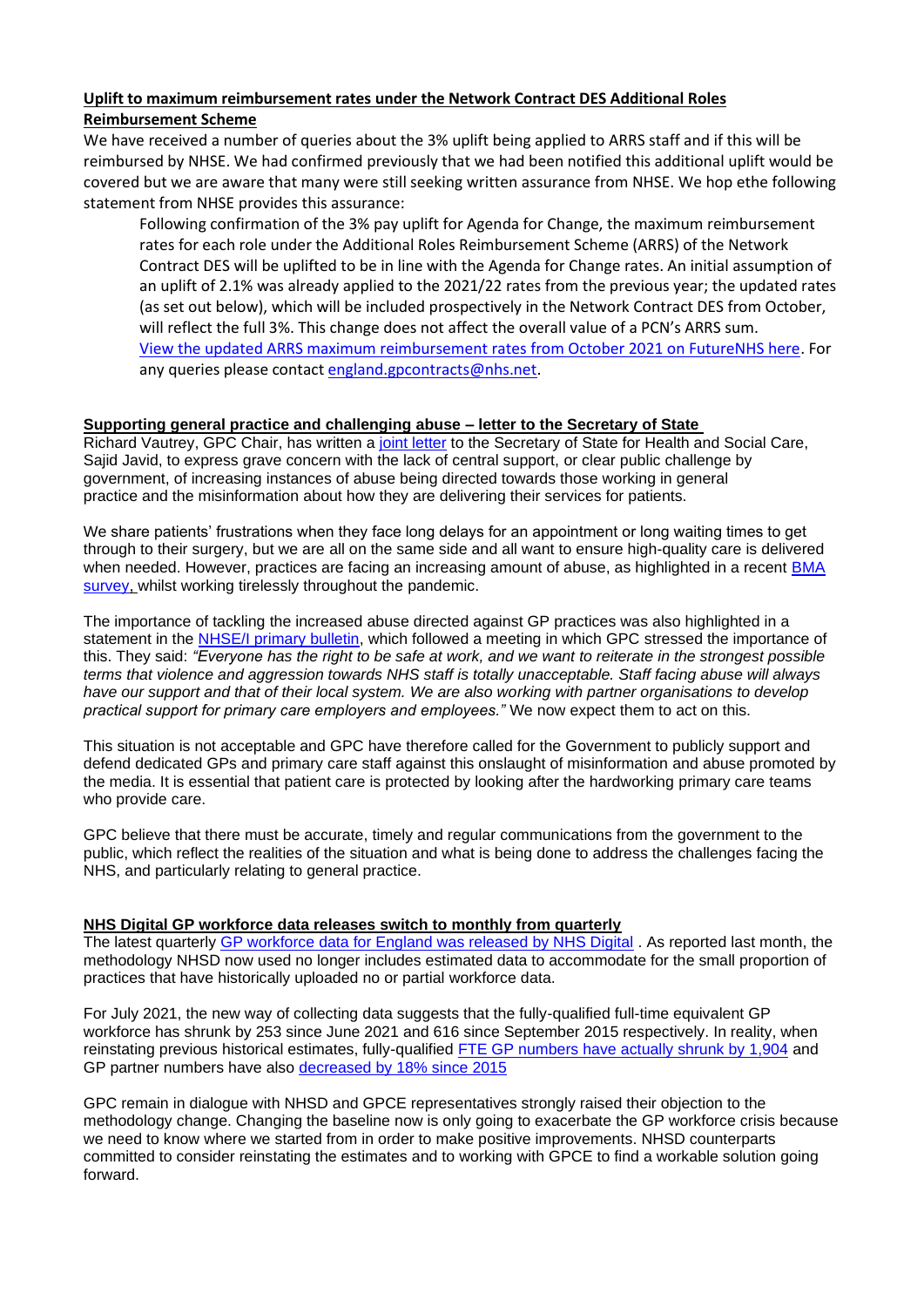## **GP pressures and abuse in the media**

The BMA's communications department continue to support us and the profession by pushing back against attacks against general practice in some sections of the media. Most recently I had a letter published in [the](https://www.spectator.co.uk/article/letters-In-defence-of-gps)  [Spectator,](https://www.spectator.co.uk/article/letters-In-defence-of-gps) responding to [an editorial](https://www.spectator.co.uk/article/its-time-for-nhs-gps-to-stop-hiding-behind-their-telephones) last week entitled 'It's time for NHS GPs to stop hiding behind their telephones'. A subscription is required to access the letter, but I highlighted how millions of in-person appointments had been delivered by practices during the pandemic, while noting the absurdity of comparing the re-opening of pubs and nightclubs with the situation in general practice. I said: "How many nightclubs force very sick people, many of them elderly and living with a number of long-term illnesses, into a confined space at the same time?" I underlined how unfair it was to lay the blame for the current crisis at the door of dedicated individual GPs, and how in doing so would have a lasting impact on staff morale, recruitment and retention, and ultimately, the doctor-patient relationship.

There was also a piece in the [Express](https://www.express.co.uk/comment/expresscomment/1488324/NHS-budget-GP-waiting-times-doctor-waiting-list-social-care-reform-boris-johnson) in defence of GPs, some local coverage around workforce shortages in the Northumberland Gazette and Keighley News (both print). A [piece in Pulse](https://www.pulsetoday.co.uk/news/practice-life/three-quarters-of-gps-experience-increase-in-patient-abuse-since-covid-pandemic/) covered the abuse faced by GPs, while a [Pulse survey](https://www.pulsetoday.co.uk/news/workload/return-to-pre-pandemic-levels-of-face-to-face-appointments-is-unnecessary-say-gps/) of 1,000 GPs showed 8 in 10 say a return to pre-pandemic levels of face-to-face appointments is not necessary. NIGPC deputy chair Dr Frances O'Hagan was interviewed on [ITV View from](https://www.itv.com/utvprogrammes/articles/view-from-stormont-episode-182)  [Stormont](https://www.itv.com/utvprogrammes/articles/view-from-stormont-episode-182) about HSC pressures. The piece begins at 02:22 with Dr O'Hagan's interview starting at 02:44. The BMJ has written an article about GP abuse, entitled *[Has abuse become the norm for NHS staff?](https://blogs.bmj.com/bmj/2021/09/07/has-abuse-become-the-norm-for-nhs-staff/)*

### **GPC England meeting with NHSE/I**

GPC held their first formal meeting with NHSE/I since May, following agreement by the committee that they should do so. It was an opportunity to convey the significant strength of feeling and anger of the committee and profession about the current low morale of the profession, the workload and demand pressures, and the impact of abuse from patients and media. GPC described specific examples of the impact this was having on GPs and others and how it was leading to some thinking about leaving the profession. GPC also clearly articulated that NHSE/I, DHSC and government were not sufficiently supportive of the profession, whether through funding, through policy/contract initiatives or through explicit public statements of support and this must urgently change.

GPC stated that, first and foremost, the profession needs a public and repeated show of support for GPs and practices from NHS England, DHSC and wider Government, including defending the profession when criticised and a more proactive and reactive approach to counter the negative media coverage, as well as strong public statements about the unacceptability of any aggression toward GPs or practice staff. Following the meeting, NHSE/I issued a statement as highlighted above.

GPC pressed for rapid and significant actions to address the current situation, including an immediate suspension of QOF with income protection, not least with the ongoing blood bottle shortage but also in expectation of significant pressures with rising covid-19 cases in the coming winter, support for practices against complaints, renewed efforts to recruit and retain GPs, and an emphasis on practices rather than PCNs, highlighting the professions strength of feeling that PCNs are not the panacea for all primary care ills and cannot be the only avenue for services and funding for general practice. GPC made it clear that PCNs were established to build on and support their member practices as a response to rising workload, so we must develop, support and fund practices as the foundations for not only their networks but the rest of the NHS. GPC have also called for more ongoing support for managing the impact of the pandemic and the backlog of patients both in general practice and secondary care.

GPC reiterated the significant concerns with the decision to impose the declarations of earnings provisions into the GP contract, despite their protestations to NHSE/I and DHSC and without the involvement of other healthcare professionals as was agreed in 2019, and GPC called out the unacceptable way it was enacted. GPC also called for a delay to the implementation of the PCN access arrangements, so that they can be appropriately negotiated and considered by the Committee, and so that practices and PCNs are able to prepare for the implementation. The immediate priority must be resolving the current pressures for GPs and practices before spending time looking ahead to next year, not least as we face what many predict to be the worst winter for a generation.

GPC also insisted that the government must fund the additional employers National Insurance contributions planned for next April so that this did not fall as an added burden on to practices. NHSE/I highlighted the wording included in the Government statement that it intends to compensate departments and other public sector employers in England, including practices, at the Spending Review for the increased cost of the Levy. GPC have asked for NHSE/Is assurance that this will be implemented ASAP.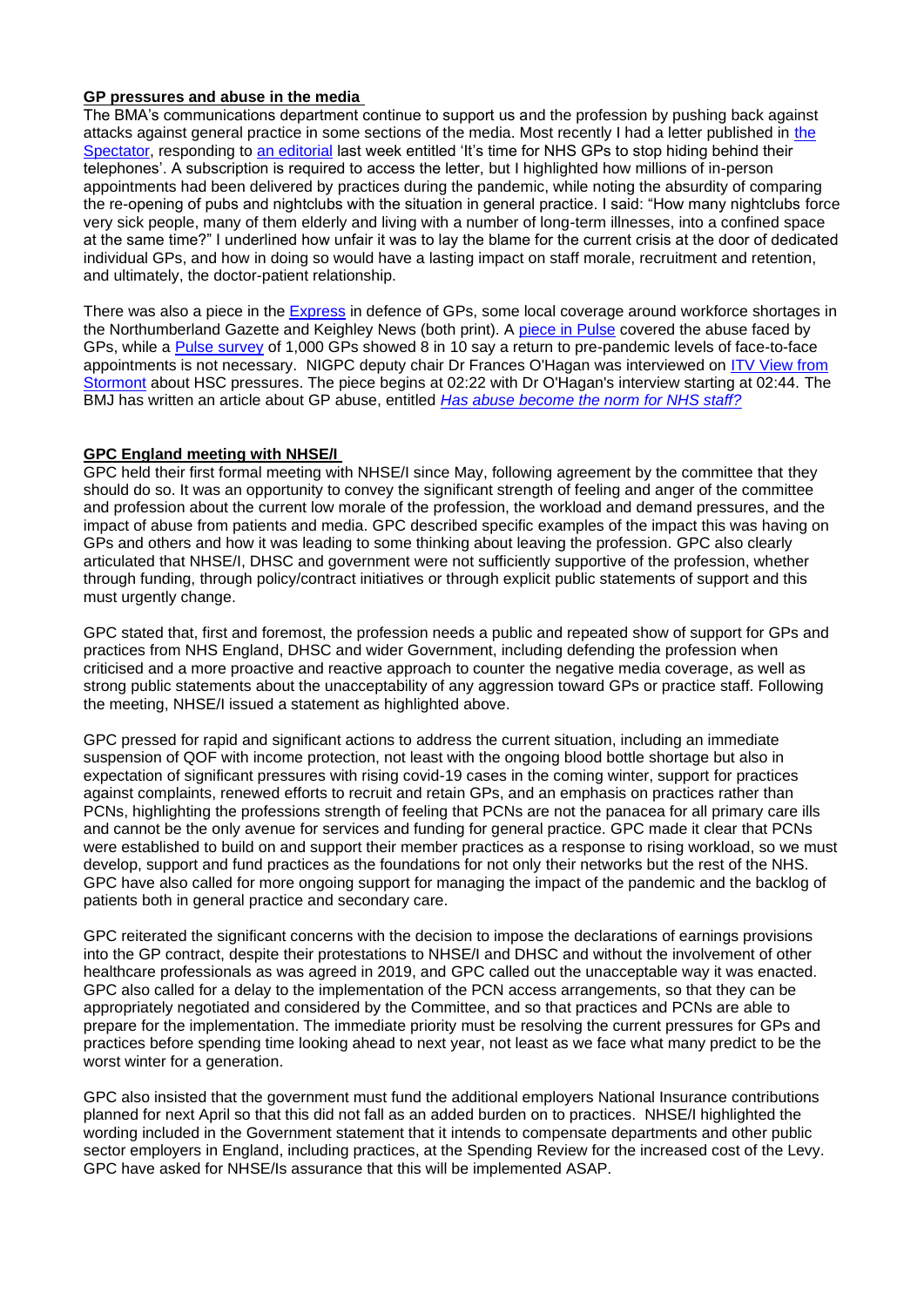#### **Delays in influenza vaccines**

[Seqirus](https://www.seqirus.com/) has informed practices that due to road freight challenges, there would be a delay to scheduled delivery of influenza vaccine by one to two weeks. Concerns about the impact of this on practices and patients were widely covered in the media. However, whilst supplies are belatedly arriving in surgeries, they still have the workload of rebooking clinics previously cancelled. Read the GPC press release [here](https://www.bma.org.uk/bma-media-centre/delay-in-flu-vaccine-deliveries-will-have-serious-impact-on-practices-says-bma)

## **Advice and Guidance – statement from GPC England**

GPC England has drafted the following statement relating to *[Advice and Guidance](https://www.england.nhs.uk/elective-care-transformation/best-practice-solutions/advice-and-guidance/) (A&G)*, following a query from an LMC who had been invited to sign up to a local scheme to use Advice and Guidance before making referrals.

*[Advice and Guidance](https://www.england.nhs.uk/elective-care-transformation/best-practice-solutions/advice-and-guidance/) (A&G) is defined as non-face-to-face activity delivered by consultant-led service, which provides primary care with continued access to specialist clinical advice, enabling a patient's care to be managed in the most appropriate setting, strengthening shared decision making and avoiding unnecessary outpatient activity.* 

Advice and Guidance as a service needs to be clearly defined in its role and what it is trying to achieve. When used to support and enhance professional interaction between GP and specialist it can be a helpful tool and a good adjunct to the normal referral arrangements, reducing waiting time, preventing delays to care. It should provide GPs with quick and relevant advice and guidance from a consultant.

Whilst A&G can be helpful as an option when it is clinically appropriate, GPC would be concerned about any scheme that compelled its use prior to onward referral for further specialist assessment. This could result in unnecessary and avoidable delays to care, it will result in additional un-resourced transferred workload in primary care, and thereby impact the care of others, but could also theoretically result in greater medicolegal risk if GPs became responsible for patients and treatments they did not have the competence to deal with appropriately.

If A&G is being used as part of referral management or waiting list initiative by acute trusts or commissioners, it must be adequately resourced and appropriately commissioned with the wider implications for general practice clearly assessed. LMCs must be involved in these discussions. Unfunded transfer of workload into general practice is unacceptable as this does not only add further burden to an already overstretched service, but also has the potential to worsen access to general practice services for all patients.

It should always be voluntary for practices to take part in schemes such as this and the principle should be similar to shared care agreements, in that the clinician must feel able and competent to carry out any recommended investigations and ongoing management as advised, they should be aware that they will carry clinical responsibility for the patient until seen by secondary care.

Practices should never be put in the position of having a financial incentive not to refer a patient, which goes against [GMC responsibilities](https://www.gmc-uk.org/ethical-guidance/ethical-guidance-for-doctors/financial-and-commercial-arrangements-and-conflicts-of-interest/financial-and-commercial-arrangements-and-conflicts-of-interest) (*78. You must not allow any interests you have to affect the way you prescribe for, treat, refer or commission services for patients*) and the [GMS contract regulations:](https://www.legislation.gov.uk/uksi/2015/1862/regulation/17/made?view=plain)

17.5 (b) making available such treatment or further investigation as is necessary and appropriate, including the referral of the patient for other services under the Act and liaison with other health care professionals involved in the patient's treatment and care.

#### **Survey of practices' experiences of using PCSE payments and pensions portal in August**

A reminder to please fill in the joint [survey](https://www.research.net/r/5R55BQH) (with the Institute of General Practice Management), for practices and practice managers so GPC can learn of their experiences of using the PCSE payments and pensions portal during August specifically. GPC are also keen to know about your experiences of contacting PCSE for support around issues raised around the portal since it came into use on 1 June.

We know how incredibly busy practices are but completing the survey should take no longer than 10 minutes and will be invaluable in helping us hold PCSE and NHSE accountable for the portal's performance. The [survey](https://www.research.net/r/5R55BQH) will remain open until Friday 17 September.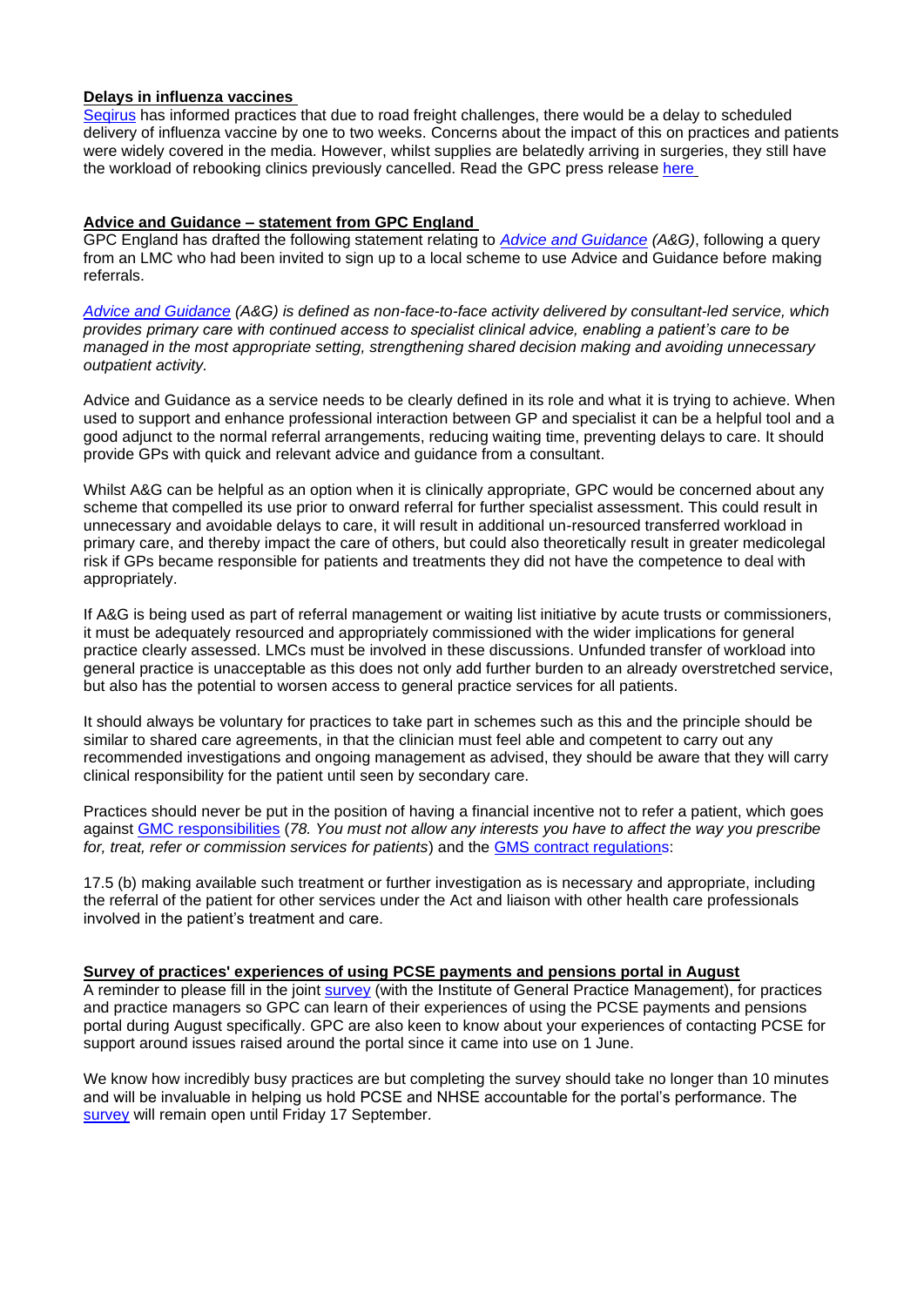### **LMC role in Integrated care systems**

The BMA continues to lobby on a range of issues relating to the Health and Care Bill, including strengthening the involvement of general practice, and the role of LMCs. As part of this GPC have co-signed a [letter](https://i.emlfiles4.com/cmpdoc/3/7/7/5/2/files/839633_health-and-care-bill-committee-letter---final.pdf?utm_source=The%20British%20Medical%20Association&utm_medium=email&utm_campaign=12645090_GP%20ENEWSLETTER%20090921&dm_t=0,0,0,0,0) with other representative bodies for primary care, to Ministers and the Health and Care Bill Committee, asking for a commitment from Ministers in Committee that:

- The government honours its commitment for primary care to be represented and involved in decisionmaking at all levels of the Integrated Care Systems (ICS) including strategic decision-making forums through formalised roles for GPs, dentists, pharmacists, primary eye care and primary hearing care audiologists in Integrated Care Partnerships (ICPs)
- These roles are remunerated to ensure parity of availability and voice with NHS Trusts, NHS staff, social care and public health colleagues in strategic thinking and decision-making
- That existing statutory Local Representative Committees, such as LMCs, have the right put forward nominations for those roles
- Transparency and accountability ICBs and ICPs to be under duty to explain in writing in public when they choose not to heed advice from local primary care bodies.

A [briefing](https://i.emlfiles4.com/cmpdoc/3/7/7/5/2/files/839634_health-and-care-bill---primary-care-key-asks-final-06.09.21.pdf?utm_source=The%20British%20Medical%20Association&utm_medium=email&utm_campaign=12645090_GP%20ENEWSLETTER%20090921&dm_t=0,0,0,0,0) outlining what collectively we want government to do has also been sent to Ministers. BMA council chair, Dr Chaand Nagpaul, [provided oral evidence](https://www.parliamentlive.tv/Event/Index/257f073e-4cda-486d-8212-a023f08a5225) to the [Public Bill Committee on the Health & Care Bill,](https://committees.parliament.uk/committee/536/health-and-care-bill/membership/) alongside Sara Gorton (Unison, Head of Health).

### **Tees Valley Primary Care Training Hub – ensure you are linked in!**

Tees Valley Training Hub is YOUR link to all things training and development for your practice teams. Whether you are looking for funding for individual development or schemes to assist with wider recruitment and retention or developing the team o the future through apprenticeships, the Hub can help.

The Training Hub is a collaborative group across the CCG, LMC and all 3 federations in Tees Valley with support, management and funding from HEE.

You can find all about what is going on through their regular newsletters and updates. Ensure you receive this vital information by signing up via this link: <https://www.surveymonkey.co.uk/r/QG8FPGT>

## **BMA Members Only: Sessional GPs webinar – contracts**

A webinar will be held on 21 September, 6.30-8pm, about key contract issues for sessional GPs, including what to look out for when reading a new contract, common pitfalls to avoid and what support is available from the BMA. There will also be an update on NHS 111 contracts. Questions can be submitted in advance and there will also be an opportunity to ask questions during the event. Register your place [here](https://www.bma.org.uk/events/sessional-gp-contract-explainer)

#### **BMA clinical academic trainees conference 2021**

Academic trainees: join the BMA for an exciting evening event on *Wednesday 13 October 2021, 6.30 – 8.30 pm,* which aims to help you make the most of your academic training and develop your career. You'll hear from Dr Sarah Alderson, clinical associate professor in primary care at the University of Leeds, who'll be sharing tips for building an academic career and talking through her own career journey. Professor Fiona Denney, professor of business education at Brunel University London, will speak about developing leadership in academia. You'll also have the opportunity to hear from a range of other knowledgeable speakers and to join breakout discussions on getting published, wellbeing and writing successful grant applications. [Find out](https://www.bma.org.uk/events/bma-clinical-academic-trainees-conference-2021-building-your-academic-career)  [more and book your place.](https://www.bma.org.uk/events/bma-clinical-academic-trainees-conference-2021-building-your-academic-career)

**GPC GP Bulletin** Read the GP bulletin [here.](https://bma-mail.org.uk/t/JVX-7J10I-EC5E0CEA0D8A5317JCJOU4BA186991484320BE/cr.aspx)